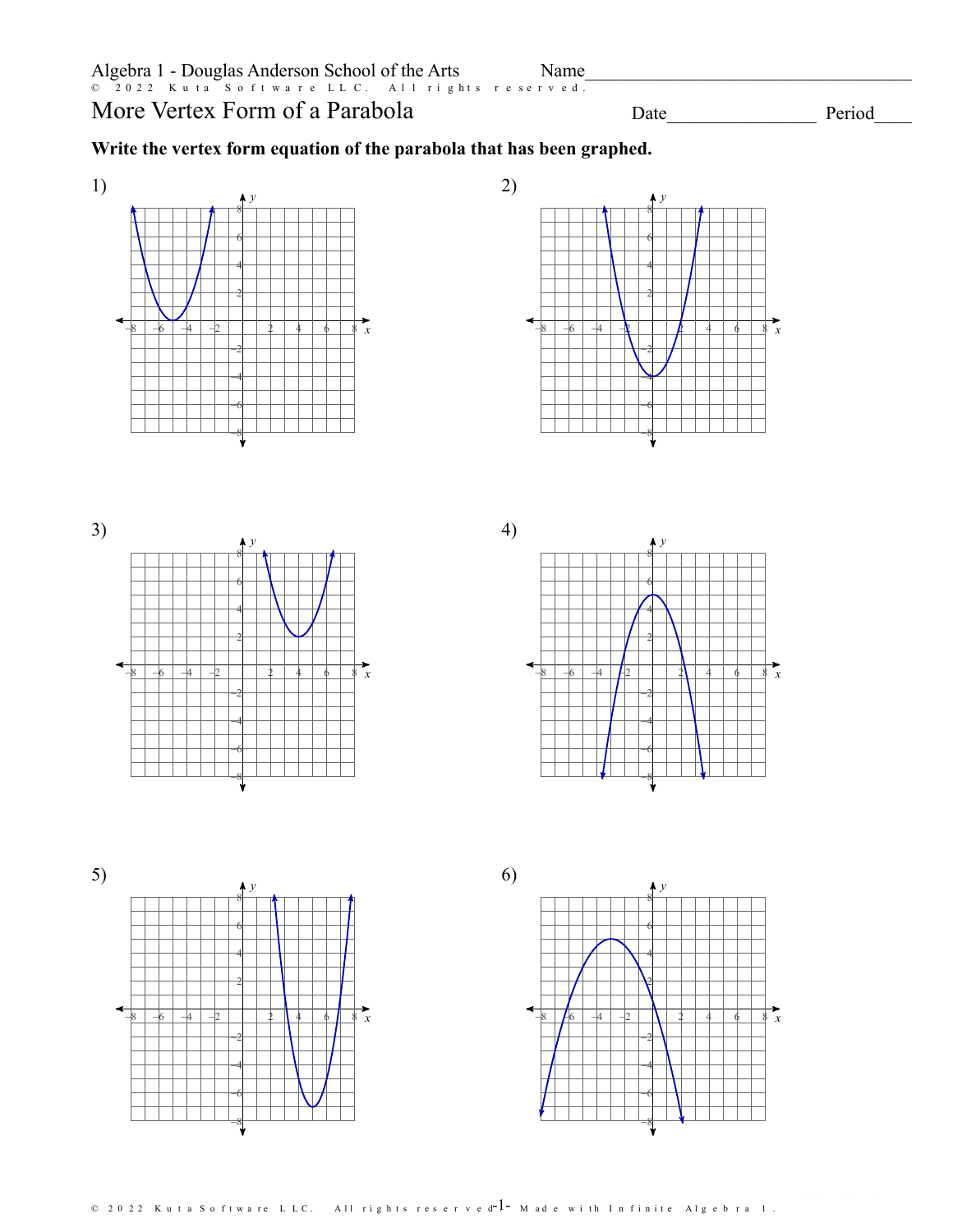## Sketch the graph of each function.



 $-4 -3$ 

 $-2$   $-1$ 

 $-6 -5$ 







 $\circ$  2022 Kuta Software LLC. All rights reserv $-2$ d. Made with Infinite Algebra 1.